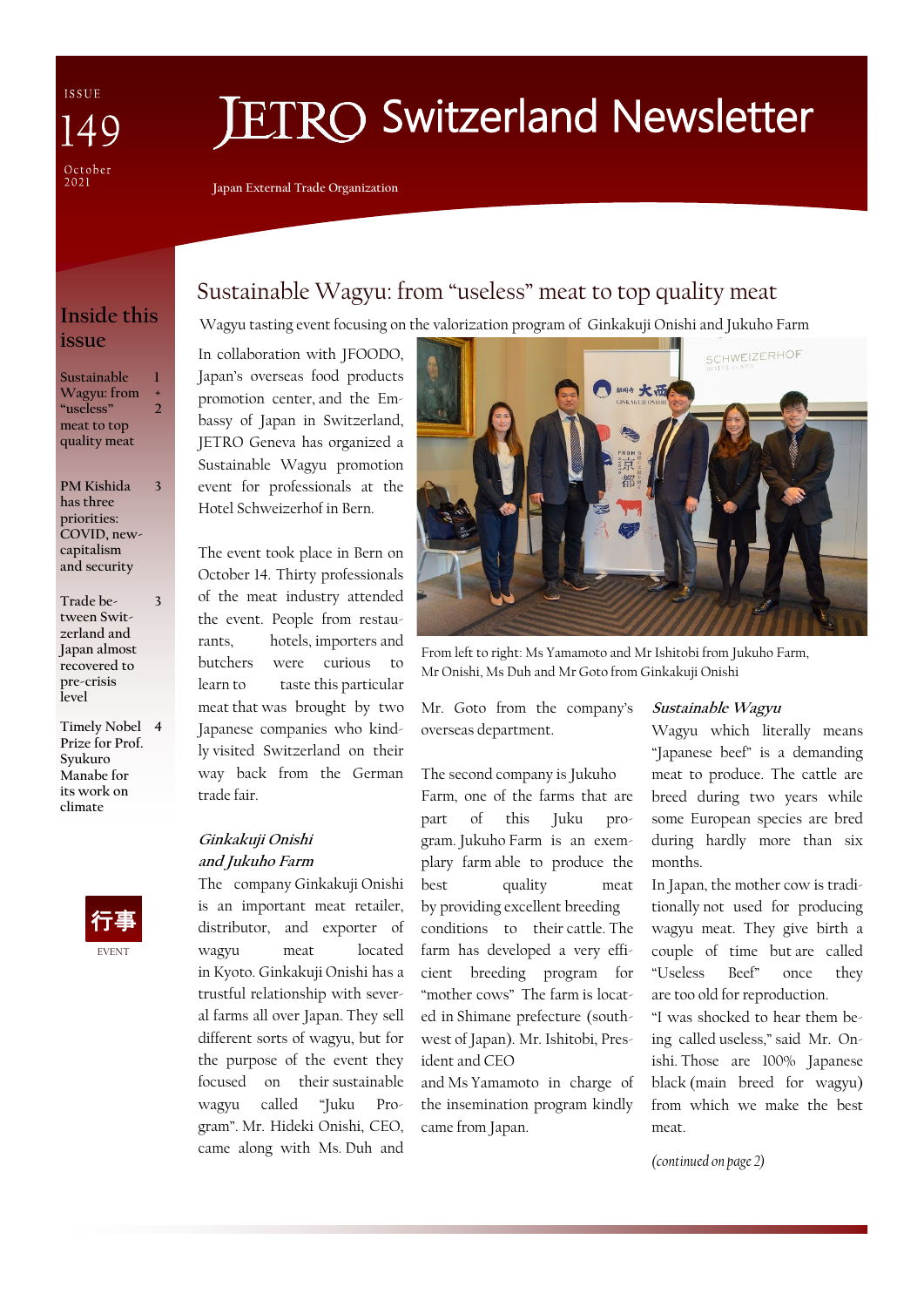### Sustainable Wagyu: from "useless" meat to top quality meat



#### *(continued from page 1)*

They have a lot of potential he added. Therefore, the company started this Juku program. They buy mother cows at auction and send them directly to Juku Farm. Juku Farm has developed a highly efficient feeding program adapted especially for those mother cows that are 7 or 8 years old. Thanks to an efficient feedlot and a stress-free environment, Juku Farm is able to turn those "useless" cows into top quality wagyu beef after a couple of months.

This meat can be called sustainable because it turns a "waste" into food. The UN Sustainable Development Goal 12 is to achieve responsible consumption and production. Make the most of the potential food we have certainly contributes to it. It is also important to understand that wagyu is rare. Not only because it takes over two years to breed cattle, but also because the number of farmers is decreasing in Japan. It is not a meat that can be mass-produced.

In Switzerland animal welfare is very important. This is also true in Japan. "Many people ask me if we give them beer" said Mr. Onishi during his presentation. No, but beer wheat that is good for them he answered. Beer may be exaggerated but the good care and dedication of the farmers is true. The stress-free environment is an important part of process. Farms are at human size. Pictures and videos show clean environment and beefs that are happy to see the farmers.

#### **Top quality and taste**

One challenge of this sustainable wagyu is to change the way people see this meat. This meat is by no means a second-grade meat. Jukuho Farm is able to produce the best quality including A3 to A5 (A5 being the best quality on the Japanese scale). During the tasting, everyone was impressed by the quality and deep umami flavor. Several people used to excellent wagyu meat said they did not think it could be so good.

In fact, as explained during the seminar, the mother cow has an interesting added value. As said, the average breeding period of ordinary wagyu is 26 to 28 months. For this meat it will be 100 months in average. With the years, the meat ends with a concentrated umami unique taste.

#### **A meat well adapted to the Swiss and European market**

In Japan wagyu is traditionally eaten in smaller portions and using thinner cuts than the way we eat meat in Switzerland. Mr. Onishi brought on purpose a meat that was not too high on marbling scale (going from 1 to 13). A A5-13 meat will be exceptional for many Japanese recipe but may be too fatty to be enjoyed in large quantity such as for a steak explained Mr. Onishi. Therefore, for this kind of cooking, a lower marbling of fat between 6 to 9 is recommended.

Mr. Onishi emphasized that different cuts can be suitable for the Swiss market. Consumers often go for the first cut while second cuts are perfectly suitable and cheaper. Ginkakuji Onishi is also inspired by the European market and is adapting some product to it. At the end of the event participants could try Wagyu ham and salami Ginkakuji Onishi is preparing in its store in Milano. Wagyu's natural high percentage of intramuscular fat makes it perfectly adapted to those products.

Enquiries regarding the meat: <https://www.onishi-g.com/> (English version coming soon, in the meantime we gladly assist)



An A5 wagyu meat (highest quality) and its typical marbling (8 on the marbling scale going from 1 to 13).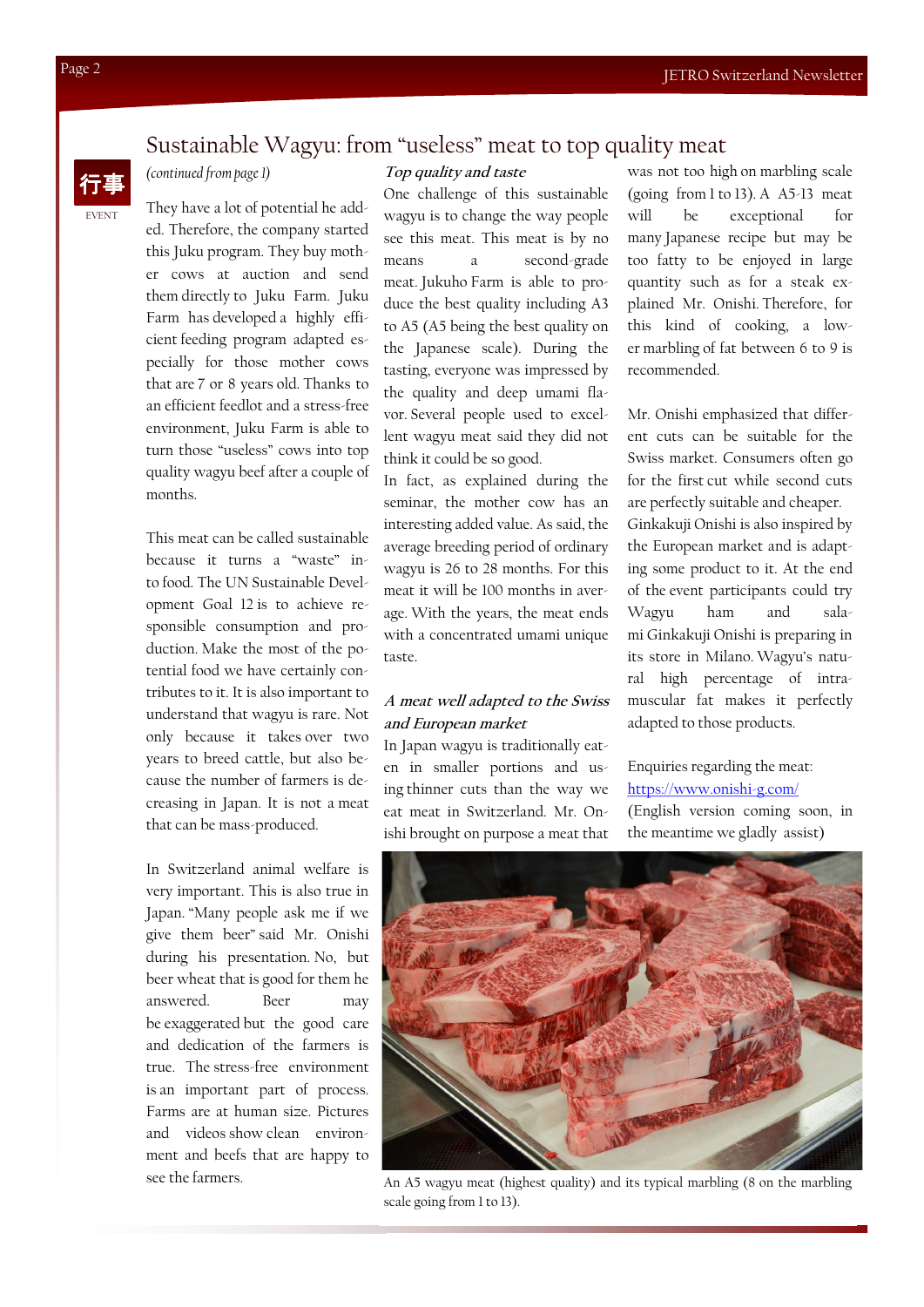## PM Kishida has three priorities: COVID, new-capitalism and security

On October 8th, four days after entering into office, KISHIDA Fumio, Japan's 100th Prime Minister addressed his first policy speech to the Diet. He presented the three main policies his government will work on.

The first policy is to tackle the COVID pandemic. The situation has improved greatly he said as the emergency state has been lifted all over the country. Vaccination is also progressing at an unmatched speed when comparing to other countries (70% of the people vaccinated in five months).

He warmly thanked his predecessor Mr. Suga for achieving it.

The government will put all its

heart on ending the crisis he said as too many people have suffered for too long.

The second policy is the realization of what he called new-capitalism. Economy alone is not enough. The country will get rid of the deflation risk and will provide a better distribution to all. Research and innovation will be at the core of it with a 10 trillion-yen plan (CHF 80 billion). The tax system will also be reformed in order to stimulate companies' investments.

The third policy is a strong diplomatic and security policy. PM Kishida considers that keeping an open Indo-Pacific area is critical to the prosperity and security in the region and will work to preserve it with Japan's allies and like-minded countries including the USA, Australia, India, the ASEAN countries as well as Europe.

Source: [Policy speech to the 205th](https://japan.kantei.go.jp/100_kishida/statement/202110/_00005.html)  [session of the Diet](https://japan.kantei.go.jp/100_kishida/statement/202110/_00005.html)



Prime Minister Kishida during a press conference

## Trade between Switzerland and Japan almost recovered to pre-crisis level

During the third quarter (July to September) the trade between Japan and Switzerland continued to recover. Switzerland exported 1.7 billion worth of goods to Japan (+6.1% year over year) while 0.9 billion worth of goods have been imported from Japan (-5.2% year over year). To be mentioned that imports from Japan in the first two quarters increased strongly in a year over year perspective with respectfully +14.5% in Q1 and +8.5% in Q2.

The third quarter is usually the lowest of the year because of a weaker business activity during the summer.

#### **Exports to Japan**

Swiss exports to Japan are dominated by the pharmaceutical and chemical industry representing 49% of the total (-2.5%). This is characteristic of Swiss exports in general.

The rest of the exports compensated the small decrease of the pharma with a solid increase of watches (+10.5%), machines & electronics (35.1%) and jewellery (69.6%). Together, along with Precision Instruments (+0%), they represent 43% of the Swiss exports to Japan.

**Imports from Japan**

Swiss imports from Japan are usually more balanced although pharmaceutical and chemical goods represented 43% of the total. This is mostly due to the pandemic has the demand for those products as increased significantly in both direction of trade while other categories of products have shrunk. The situation may be going back to normal with a 19.3% decrease yearover-year for pharma.

Machines & electronics (19.8%) and vehicles (13.4%) have both benefited from a growth of the demand with respectively a 24.5% and 9.1% increase year-over-year. Source: [Swiss Customs](https://www.ezv.admin.ch/ezv/fr/home/actualites/informations-destinees-aux-medias/medienmitteilungen.msg-id-85487.html)

## **SITUATION** 動向